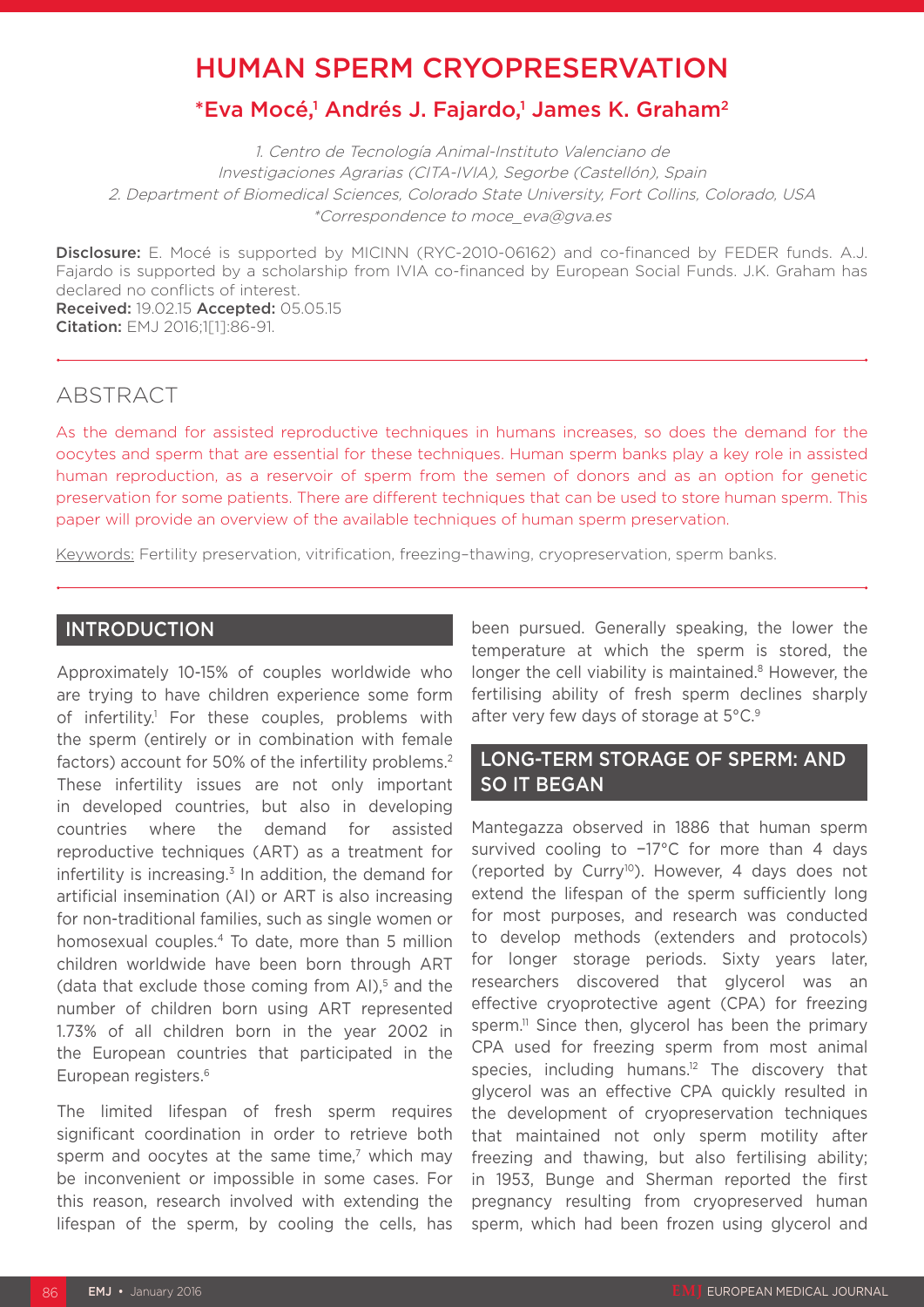stored on dry ice. However, it took another 20 years of research before the first commercial sperm banks were created in the USA (reviewed by Frankel $13$ ).

#### USES OF CRYOPRESERVED SPERM

Cryopreservation permits long-term storage of semen and, when cryopreserved correctly, the sperm maintains a state of metabolic arrest that prevents cellular ageing and retains the viability and fertilising ability of the sperm for an essentially unlimited period. In addition, cryopreservation can inhibit the transmission of several infectious diseases that can be transmitted through semen (such as HIV), leading to the requirement that semen from donors be cryopreserved. By using only frozen semen, possible disease carriers can be detected during a quarantine period, $14$  and the risk of transmitting infectious agents is almost non-existent as long as the safety regulations are followed.15

Sperm cryobanks are currently used for several purposes.16 Donor sperm can be used by women with or without a male partner, and cryobanking sperm for future use can be used for male patients undergoing procedures that would impair or curtail fertility (vasectomy, treatments with cytotoxic agents, or radiotherapy) or those who are exposed to sperm-damaging conditions in their professional career but would like to become fathers in the future. Cryobanks can also collect and store gametes needed in infertility cases in which the male partner cannot provide sufficient or suitable sperm for use in ART, or cases in which it is not possible to collect fresh semen on the day of the ART procedure. Finally, cryobanks are useful for storing samples from disease carriers (such as HIV) and minimising the risk of disease transmission to the female partner by storing and using only those samples with an undetectable infectious agent.

#### SPERM CRYOPRESERVATION

As previously stated, long-term storage of cells can be achieved if metabolism is arrested, and this can be achieved if the cells are stored at −196°C — the temperature of liquid nitrogen. At −196°C there is essentially no detectable biochemical activity $17$ because there is not sufficient thermal energy for chemical reactions to occur and there is no liquid water, which is essential for metabolic processes.<sup>18</sup> However, living tissues and cells can be destroyed during the freezing and warming processes unless certain procedures are used. CPAs are added to the diluents for cryopreserving the sperm. They protect the sperm during the cryopreservation process and, as a result, the sperm cryosurvival rate is higher in their presence than in their absence.<sup>17</sup> There are two types of CPA differentiated by their ability to traverse the plasma membrane: permeating and non-permeating CPAs.

The freezing point of water is close to 0°C in the presence of nucleating particles, but in their absence it can be reduced to −42°C.17 During the cryopreservation protocols, the solutions cool below their normal freezing points without changing their state from liquid to solid (ice). This phenomenon is known as supercooling and it is due to the need for nucleation to occur (the process by which a minimum crystal is formed) before an ice crystal can begin to grow. Thus, when the ice nucleus begins to grow, the solutes are excluded from the ice crystals and they concentrate in the unfrozen (liquid) fraction, and this lowers the freezing point of the remaining solution. Ice crystals continue growing until the solution at the interface has a freezing point equal to the temperature of the interface. Nucleation and ice crystal formation can be avoided if the temperature is reduced very fast in a process known as vitrification.<sup>17</sup> Currently, two techniques are effective for preserving cells: slow (equilibrium) freezing and vitrification.

#### SLOW-FREEZING PROTOCOLS

In these protocols, extracellular water solidifies into ice crystals and creates a two-phase state: ice crystals of pure water and an unfrozen fraction containing liquid water and all the salts, sugars, CPA, and cells of the original sample (for reviews see Chian<sup>17</sup> and Hammerstedt et al.<sup>19</sup>). The change in temperature alters the physical status of the sperm membrane as membrane lipids undergo a phase transition from the fluid to the gel state, which can damage the membrane.19 In addition, the loss of water, in the form of ice, increases the osmolality of the solution in the unfrozen water fraction, which can also damage the cells.<sup>19</sup> Since sperm lack the ability to adapt to low temperatures (for a review see Parks<sup>8</sup>) we must provide the sperm with CPAs (such as glycerol and egg yolk) in order to help them survive these hypothermic conditions.

The beneficial components in egg yolk are the low-density lipoproteins that protect the sperm membrane during cryopreservation.<sup>20</sup> Glycerol acts as a permeating CPA and exerts its effects both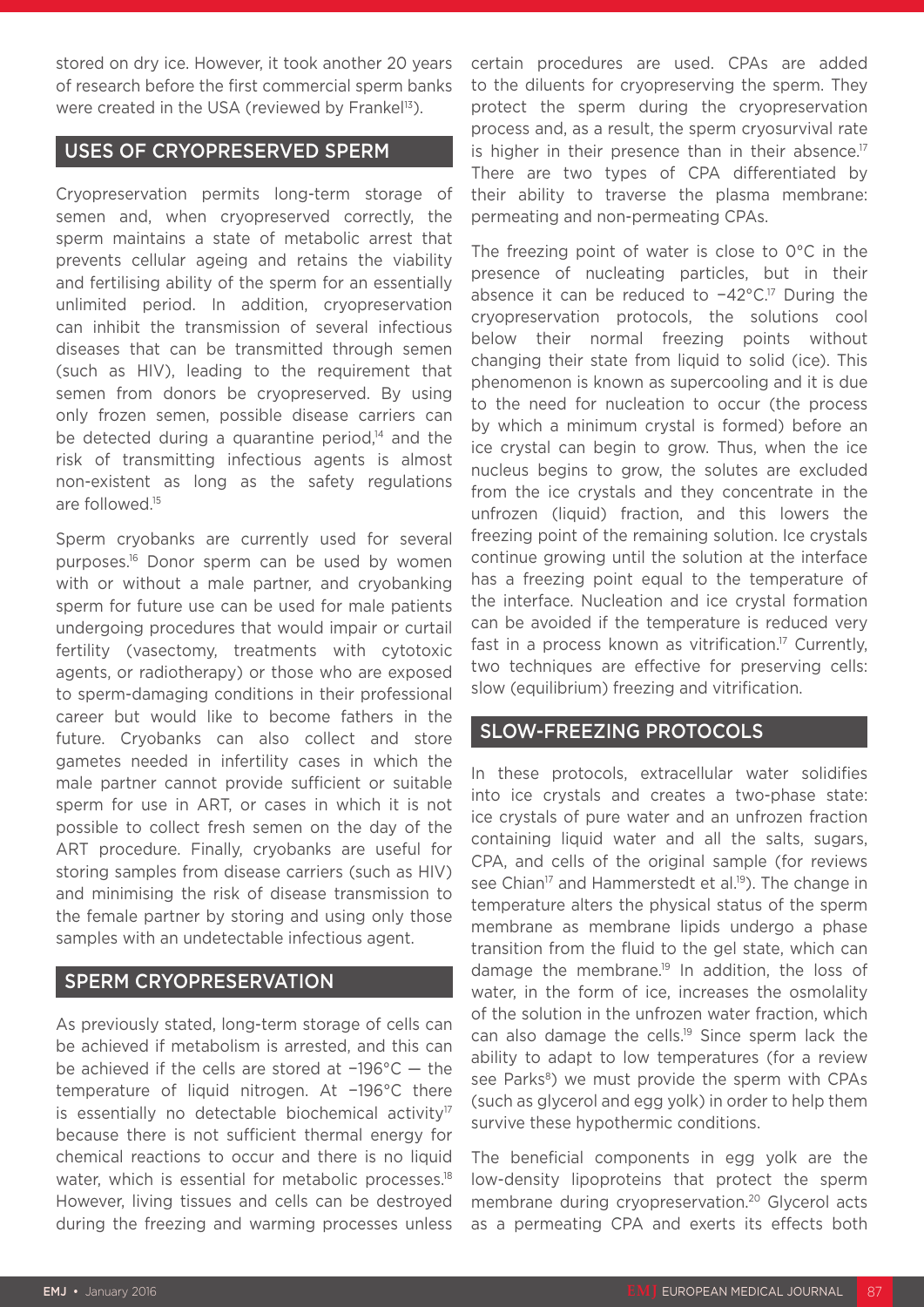intracellularly and extracellularly. Extracellularly, glycerol lowers the salt concentration of the extracellular fluid and increases the percentage of unfrozen water fraction at any given temperature, minimising the osmotic effect.<sup>21</sup> Both egg yolk and glycerol are commonly added to the human sperm at room temperature, and the samples are equilibrated with the CPAs for several minutes (commonly at  $35^{\circ}$ C for 30 minutes<sup>16</sup>), after which the sperm are loaded into cryovials or straws. There is no consensus regarding an optimal freezing diluent or freezing protocol for human sperm. Therefore, practitioners can choose between different protocols depending on the equipment available to them and on the type of sample to be cryopreserved (for a review see Di Santo et al.<sup>22</sup>).

Regardless of the protocol chosen, some precautions should be taken in order to achieve optimal results. Firstly, although glycerol helps sperm survive the freezing process it also can have deleterious effects and, at high concentrations, can be cytotoxic.<sup>23</sup> However, this toxic effect is observed at concentrations higher than those used for freezing sperm (around 6% v/v). Secondly, glycerol exerts direct osmotic effects on cells. Glycerol crosses the sperm plasma membrane, but at a slower rate than water. Therefore, when glycerol is added or removed, the cells experience volume changes (shrinking and expansion, respectively) that can damage the cells if the volume changes surpass the osmotic tolerance limits of the sperm (for a review see Gao et al.<sup>14</sup>). To avoid this damage when adding the CPA, the freezing diluent is added to the sperm in several steps.<sup>14</sup> After adding CPA, the sperm are equilibrated with the freezing diluent for several minutes prior to actually freezing the sperm. During this period, the glycerol traverses the membrane, equilibrium is reached, and apparently protective membrane rearrangements occur, although this remains controversial.14

The temperature must also be carefully reduced, even in the presence of CPAs. For the avoidance of iatrogenic damage, the temperatures of the sperm, the diluents, and the instruments used to manipulate the samples must be similar. In addition, sperm can be damaged by decreasing the temperature from body temperature to near 0°C too quickly (for a review on the effects of hypothermia on sperm see Parks<sup>8</sup>). This damage, known as cold shock, correlates directly with temperature differential and cooling rate (for an extensive review see Watson<sup>24</sup>). The resistance

of the sperm to this damage depends on the characteristics of the sperm membrane, lipid type, and cholesterol level, which are specific to different species. Therefore, resistance to cold shock is higher for sperm with ratios of polyunsaturated to saturated fatty acids in the membrane that are lower (≈1), and cholesterol to phospholipid molar ratios that are higher  $(\approx 1).^{24}$  For human sperm, both molar ratios are close to 1, and for this reason human sperm are relatively cold-shock resistant. The implication for this is that the cooling/freezing rate for human sperm can be relatively fast, much faster than is used for sperm from many other species.

Freezing is performed in liquid nitrogen vapours. The cooling rates also have to be carefully chosen in order to avoid damaging the sperm. If sperm are cooled slowly then they will dehydrate and intracellular ice formation will be avoided, but they will be damaged by the high hyper-osmotic conditions created while the ice is growing. Fast cooling rates are also damaging because the water cannot leave the cells fast enough and it will supercool, which increases the probability of intracellular ice formation. The cooling rate also depends on the concentration of CPA.25

After freezing, the sperm are stored in liquid nitrogen where they remain essentially inert as long as they are kept at −196°C. However, before they can be used for AI or ART, they must go through a reverse process. To avoid cellular damage during thawing (either from recrystallisation of small crystals or from osmotic unbalance), the warming rate needs to be carefully chosen. The warming rate depends on the freezing rate, on the type of container used to load the sperm, and on the concentration of CPA.19 As with freezing human sperm, several protocols for thawing human sperm have been described (usually the samples are thawed at either 37°C or at room temperature; for a review see Di Santo et al.<sup>22</sup>).

In addition, the freezing diluent is usually removed before using the sperm for ART. This step is of special concern because the sperm are now loaded with glycerol, and diluting the sperm in a diluent containing no glycerol will induce osmotic stress to the cells, which can swell to the point of being damaged. To alleviate this problem, the sperm should be diluted gradually using several steps with sufficient time for the sperm to equilibrate to each new osmotic condition.<sup>14</sup>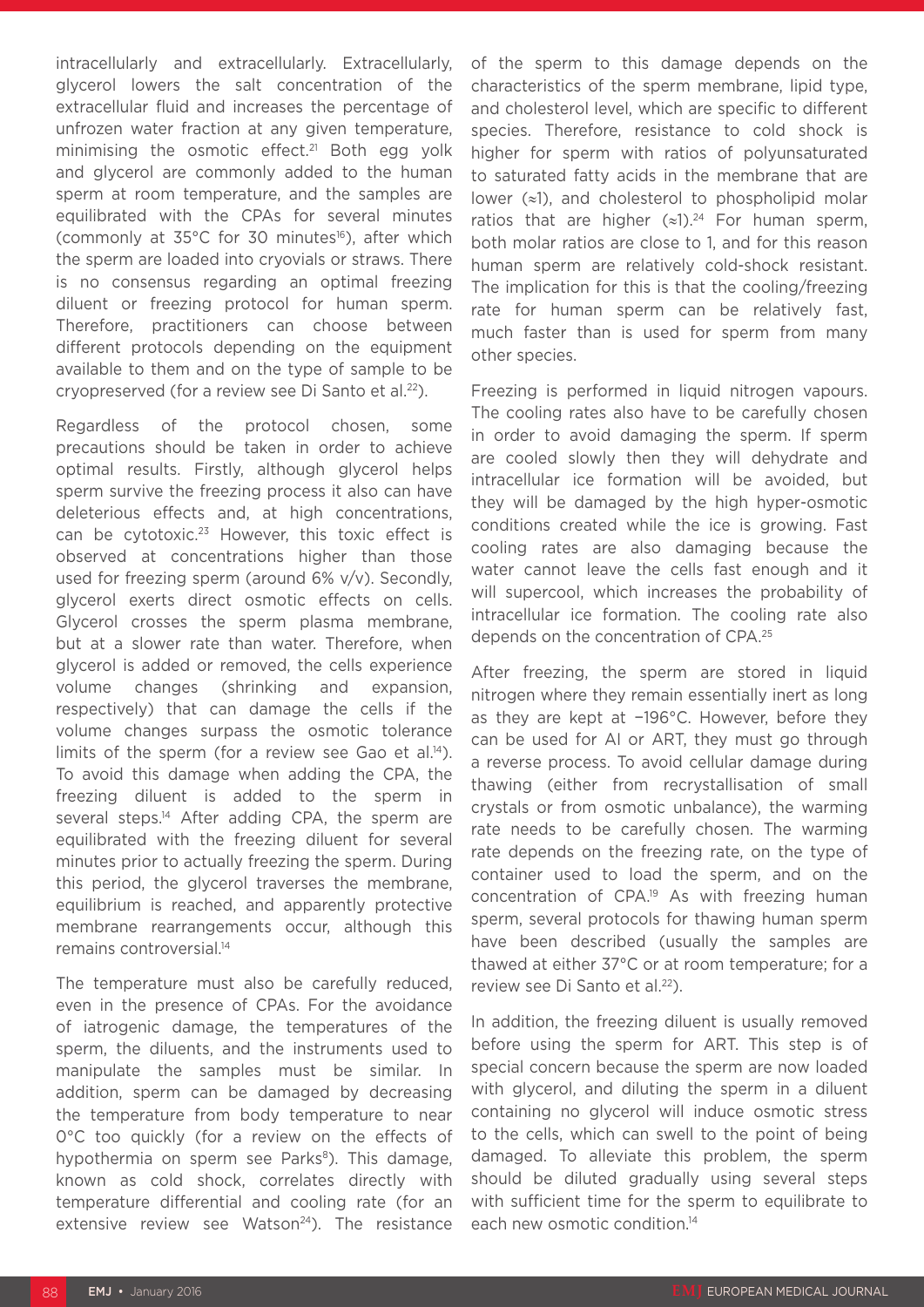Slow-freezing protocols are still inefficient considering sperm cryosurvival and the functionality of the sperm surviving the process, as will be discussed later. In some patients, the percentage of sperm surviving the process can be too low to perform AI and these samples should be combined with other ART (such as *in vitro* fertilisation [IVF] or intracytoplasmic sperm injection [ICSI]). Nevertheless, slow-freezing protocols remain the most commonly used for the long-term storage of sperm.

#### SPERM VITRIFICATION

During vitrification, water solidifies as an amorphous glass-like structure, and not as ice.<sup>17</sup> Vitrification is achieved by cooling the solution at very high rates, and the process has some advantages over slow-freezing protocols. Thus, vitrification should cause little damage to the cells, minimal equipment is required, and little time is devoted to the process (the cells are plunged directly into liquid nitrogen). Indeed, if extremely high cooling rates are used, isotonic saline can be vitrified25 and no CPAs are necessary, eliminating all the osmotic challenges that adding and removing CPAs involve.

Although it seems easy to implement, the reality is that effectively vitrifying sperm has been difficult. This is due to the difficulty in cooling the samples sufficiently fast enough for vitrification to occur. In order to vitrify many cell types (such as oocytes or embryos), high concentrations of CPAs are used (as high as 30–50%), and sample volumes are small.25 However, sperm do not tolerate these high CPA concentrations and, for this reason, vitrification has not been considered a real possibility for conserving sperm. In 2002, the successful vitrification of human spermatozoa was reported by the direct plunging of small sperm volumes (20 µL) into liquid nitrogen without permeating CPAs.26 Researchers demonstrated that the sperm maintained motility after warming and exhibited fertilising capacity. There are some problems with this type of conservation, including the risk of infectious agent transmission (the samples are in direct contact with the liquid nitrogen), difficulty in labelling the samples, and the small volumes used (insufficient for AI and for some ART). Thus, other investigations were conducted to resolve these issues (for an extensive review see Isachenko et al.27). In addition, special attention must be paid during the warming process because the warming

velocity plays a crucial role in the sperm cryosurvival of the vitrification-devitrification process.<sup>27</sup>

Vitrification is less popular than slow-freezing procedures nowadays and research is still being conducted to optimise the technique. However, the sperm obtained with this method present similar or higher quality than the sperm frozen with slowfreezing protocols. In addition, vitrified sperm are also fertile by means of IVF/ICSI and intrauterine insemination, although reports are still scarce. Nevertheless, a few centres are using vitrification for long-term sperm storage with successful results,28 and this number will probably increase in the following years because the technique is quite simple to perform.

# OTHER TECHNIQUES FOR LONG-TERM STORAGE OF SPERM: FREEZE-DRIED SPERM

So far we have described techniques that require liquid nitrogen for storing the sperm. However, a continuous liquid nitrogen supply is necessary to maintain the samples, which makes this type of conservation costly. Therefore, other techniques that do not require liquid nitrogen are being developed for long-term sperm storage.<sup>29</sup> Lyophilising or freeze-drying sperm allows the sperm to be stored at suprazero temperatures. In this case, the samples are dehydrated by sublimation (for a review see Gil et al. $30$ ) and then stored at either 4°C or room temperature. Although the first attempts to lyophilise human sperm were made in the early  $1950s$ , $31$  no protocol to date has succeeded in maintaining motile or viable sperm. Nevertheless, the DNA of lyophilised sperm remains intact even though the other sperm structures are irreversibly damaged during the lyophilisation process,<sup>32</sup> and freeze-dried sperm used for ICSI have resulted in viable offspring for several animal species.<sup>30</sup> However, reports on the fertilising ability of lyophilised human sperm are lacking. Currently, lyophilisation must be considered as an experimental technique that should not be offered to patients because there is no information about the fertilising ability of this type of sperm in humans. Thus, this technique is still in the early stages but may become more promising as research continues to improve both the composition of the diluents used for lyophilisation and procedures for dehydration alternative to lyophilisation (for a review see Loi et al.<sup>29</sup>).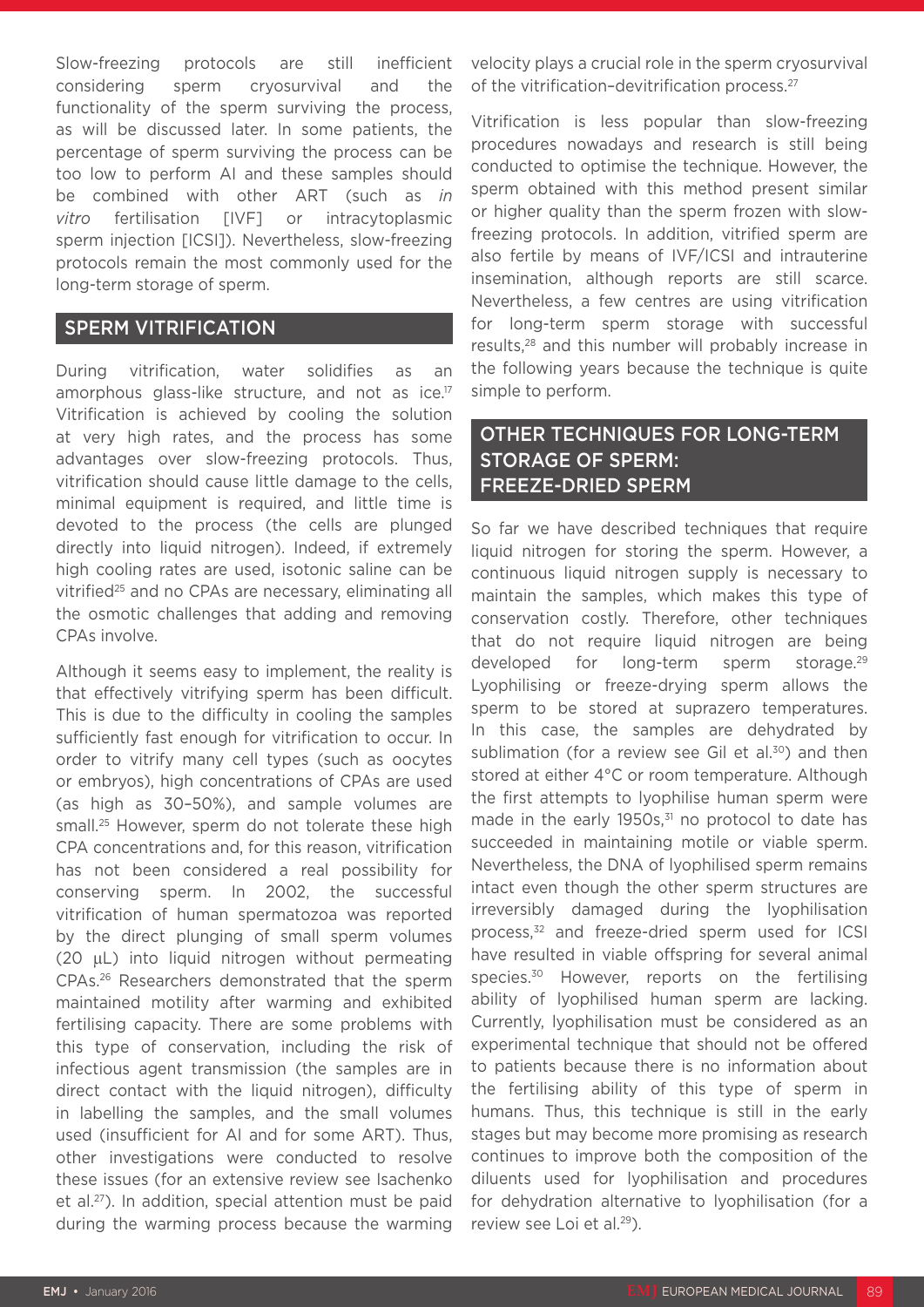### ARE THESE TECHNIQUES SAFE?

All of the techniques described above damage sperm more or less severely, since nearly half of the sperm are irreversibly damaged during cryopreservation.33 On the other hand, the sperm from some individuals are not damaged as severely by the freezing process.<sup>12</sup> However, only 10% of human sperm donors provide sperm that can be effectively cryopreserved.<sup>34</sup> This would be a potential problem for preserving sperm samples from patients in fertility preservation programmes, whose sperm will not be suitable for the simple reproductive techniques (such as AI). In addition, the fertility of cryopreserved sperm is lower than that of fresh semen when used for  $Al<sub>35</sub>$  which is similar to the fertility of fresh and frozen animal sperm.<sup>12</sup> This reduced fertility is due to sperm membrane damage that occurs during cryopreservation, which compromises membrane structure and function (for a review see Parks<sup>8</sup>). However, the fertility of frozen–thawed semen improves if high-quality insemination doses are

used.<sup>35</sup> Therefore, whenever possible, high-quality sperm should be used for AI. However, when highquality semen samples are not available, a number of ART have been developed and fertility can be achieved with cryopreserved sperm using IVF or ICSI.35 Finally, the technique of cryopreservation is safe because there is no evidence of additional risks for birth defects or chromosomal abnormalities after using cryopreserved sperm.5

#### **CONCLUSION**

Several techniques are available for the long-term storage of human sperm. Among them, slowfreezing cryopreservation protocols are used most often. Cryopreserved sperm maintain their fertilising ability for an extended period, although the fertility of samples tends to be reduced compared with fresh semen, but only if AI is used. Therefore, the advantages of cryopreserved sperm surpass its disadvantages and cryopreservation is an important tool for the preservation of male gametes.

#### REFERENCES

1. Snijder CA et al. Occupational exposure to chemical substances and time to pregnancy: a systematic review. Hum Reprod Update. 2012;18(3):284-300.

2. Sharlip ID et al. Best practice policies for male infertility. Fertil Steril. 2002;77(5):873-82.

3. Vayena E et al. Assisted reproductive technologies in developing countries: are we caring yet? Fertil Steril. 2009;92(2):413-6.

4. Jouannet P. [Evolution of assisted reproductive technologies]. Bull Acad Natl Med. 2009;193(3):573-82.

5. Kennedy R; International Federation of Fertility Societies. Consensus on birth defects in children born following assisted reproduction. Available at: http://c. ymcdn.com/sites/www.iffs-reproduction. org/resource/resmgr/newsletters/iffs\_ spring 2 2013 lr.pdf. Last accessed: 27 July 2015.

6. Andersen AN et al; European IVFmonitoring programme (EIM) for the European Society of Human Reproduction and Embryology (ESHRE). Assisted reproductive technology in Europe, 2002. Results generated from European registers by ESHRE. Hum Reprod. 2006;21(7):1680-97.

7. Miyaoka R, Esteves SC. Predictive factors for sperm retrieval and sperm injection outcomes in obstructive azoospermia: do etiology, retrieval techniques and gamete

source play a role? Clinics. 2013;68 Suppl 1:111-9.

8. Parks JE. "Hypothermia and mammalian gametes," Karow AM, Critser JK (eds.), Reproductive Tissue Banking, Scientific Principles (1997), San Diego: Academic Press, pp. 229-61.

9. Vishwanath R, Shannon P. Do sperm cells age? A review of the physiological changes in sperm during storage at ambient temperature. Reprod Fertil Dev. 1997;9(3):321-31.

10. Curry, MR, "Cryopreservation of semen from domestic livestock," Day JG, McLellan MR (eds.), Methods in Molecular Biology, Vol. 38: Cryopreservation and Freeze-Drying Protocols (1995), New York: Humana Press Inc, pp. 189-97.

11. Polge C et al. Revival of spermatozoa after vitrification and dehydration at low temperatures. Nature. 1949;164(4172):666.

12. Holt WV. Basic aspects of frozen storage of semen. Anim Reprod Sci. 2000;62(1-3):3-22.

13. Frankel MS. Cryobanking of human sperm. J Med Ethics. 1975;1(1):36-8.

14. Gao D et al. "Fundamental Cryobiology of Mammalian Spermatozoa," Karow AM, Critser JK (eds.), Reproductive Tissue Banking, Scientific Principles (1997), San Diego: Academic Press, pp. 263-328.

15. Bielanski A, Vajta G. Risk of contamination of germplasm during

cryopreservation and cryobanking in IVF units. Hum Reprod. 2009;24(10):2457-67.

16. World Health Organization. WHO laboratory manual for the examination and processing of human semen, Fifth edition. Available at: http://www.ivf.at/ Kinderwunsch/Upload/Behandlung/ WHO%202010.pdf. Last accessed: 27 July 2015.

17. Chian, RC, "Cryobiology: an overview," Chian RC, Quinn P (eds.), Fertility cryopreservation (2010), Cambridge: Cambridge University Press, pp. 1-9.

18. Mazur P. Freezing of living cells: mechanisms and implications. Am J Physiol. 1984;247(3 Pt 1):C125-42.

19. Hammerstedt RH et al. Cryopreservation of mammalian sperm: what we ask them to survive. J Androl. 1990;11(1):73-88.

20. Manjunath P. New insights into the understanding of the mechanism of sperm protection by extender components. Anim Reprod. 2012;9(4):809-15.

21. Amann RP, Pickett BW. Principles of cryopreservation and a review of cryopreservation of stallion spermatozoa. Equine Vet Sci. 1987;7(3):145-73.

22. Di Santo M et al. Human sperm cryopreservation: update on techniques, effect on DNA integrity, and implications for ART. Adv Urol. 2012;2012:854837.

23. Mullen SF, Critser JK. "The Science of